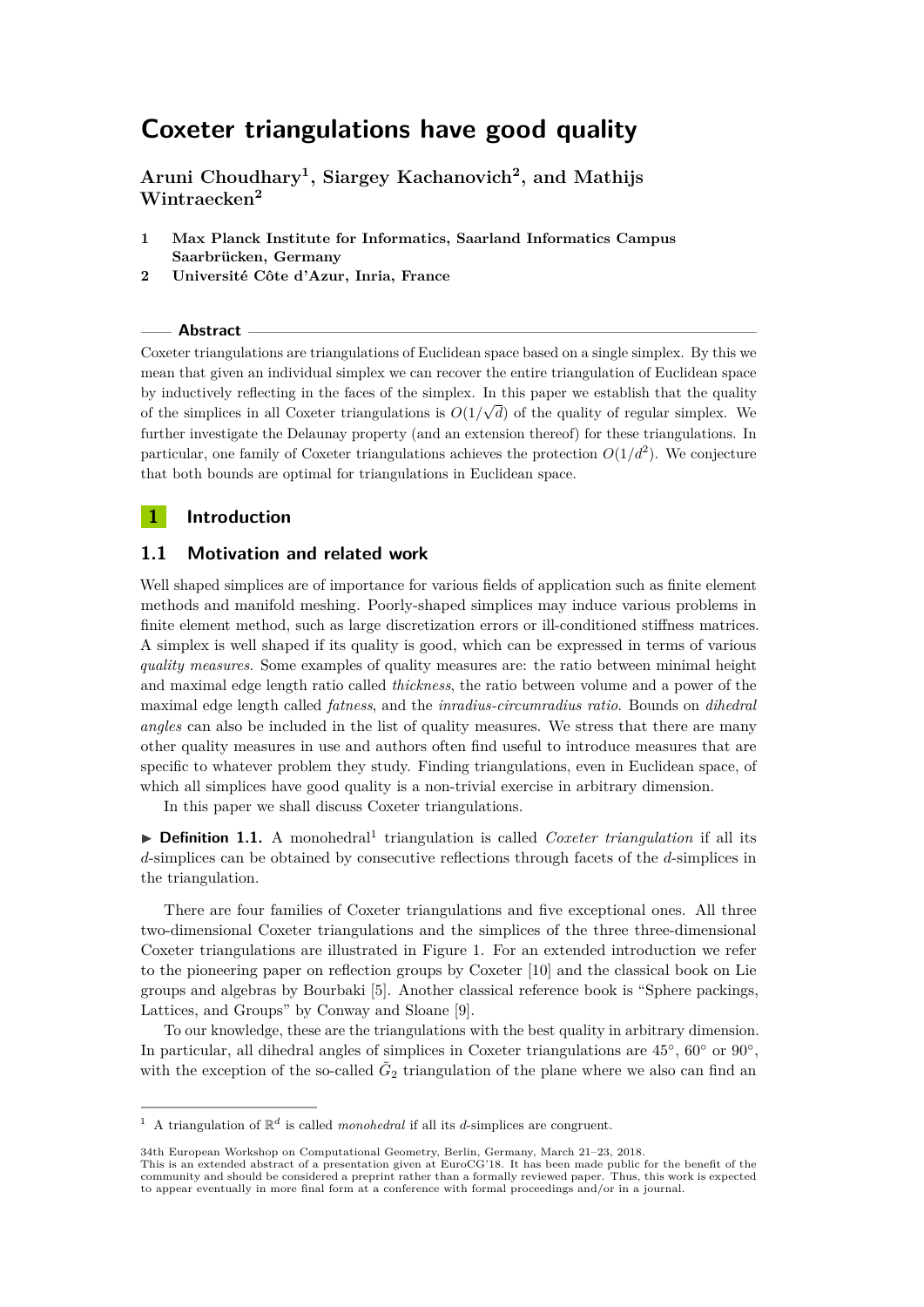<span id="page-1-0"></span>

**Figure 1** Above: Coxeter triangulations in  $\mathbb{R}^2$ . Below: simplices of Coxeter triangulations in  $\mathbb{R}^3$ represented as a portion of a cube.

angle of 30°. This is a clear sign of the exceptional quality of the simplices involved. Our goal is to exhibit the extraordinary properties of Coxeter triangulations and promote their use in the Computational Geometry community.

The notion of Coxeter triangulations was introduced to the computational geometry community by Dobkin, Wilks, Levy and Thurston in [\[11\]](#page-5-3), where they tackled the problem of contour-tracing in R *d* . The choice of Coxeter triangulations was motivated by the following requirements:

- It should be easy to find the simplex that shares a facet with a given simplex.  $\blacksquare$
- It should be possible to label the vertices of all the simplices at the same time with indices  $\blacksquare$  $0, \ldots, d$ , in such a way that each of the  $d+1$  vertices of a *d*-simplex has a different label.
- The triangulations should be monohedral, meaning that all simplices are congruent. ۰
- All simplices should be isotropic, meaning that they should be roughly the same in all  $\overline{\phantom{a}}$ directions.

Coxeter triangulations exactly fit these requirements. After comparing the inradius-circumradius ratio of the simplices in the triangulations Dobkin et al. chose the  $\tilde{A}_d$  Coxeter triangulation as the underlying triangulation for their contour-tracing algorithm.

The same  $\tilde{A}_d$  Coxeter triangulation appeared in the works by Adams, Baek and Davis [\[1\]](#page-5-4) and Choudhary, Kerber and Raghvendra [\[7\]](#page-5-5), among others.

The three-dimensional Coxeter triangulation  $\tilde{A}_3$  has attracted attention in the 3D mesh generation community for the high-quality of its simplices. The vertex set of this triangulation is also known as the *body-centred cubic lattice*, or bcc lattice, and its tetrahedron is sometimes referred as *Sommerville's type II tetrahedron* or simply bcc-tetrahedron. This tetrahedron has been shown to be the best-conditioned space-filling tetrahedron out of all space-filling tetrahedra used in the 3D mesh community by a number of conditioning measures.

Apart from quality, we are also interested in the stronger requirement of *protection* [\[2\]](#page-5-6), which is specific to Delaunay triangulations. It has been proven that protection guarantees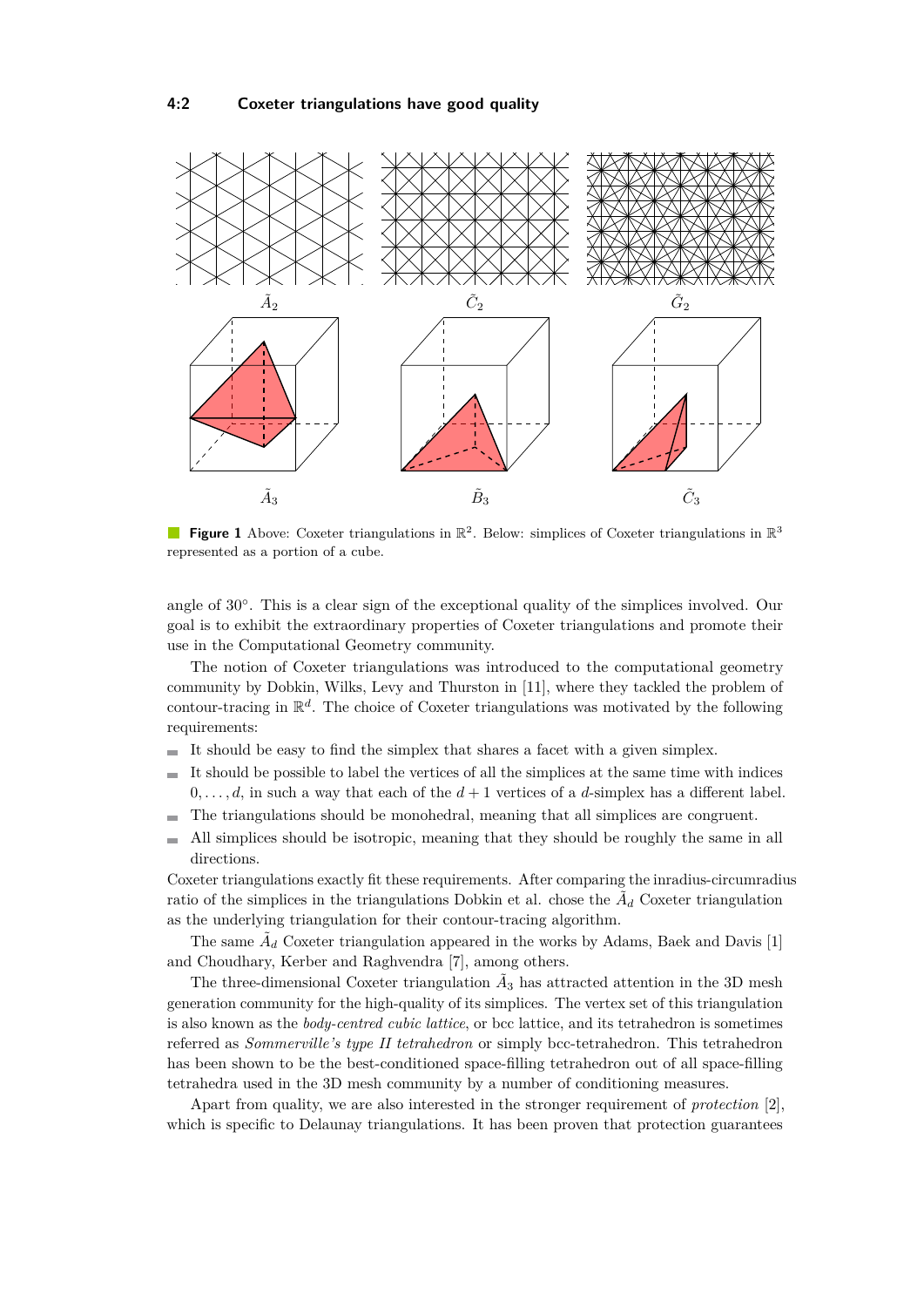#### **A. Choudhary, S. Kachanovich and M. Wintraecken 4:3**

good quality [\[2\]](#page-5-6). Some algorithms were introduced for the construction of a protected set, such as the perturbation-based algorithms in [\[3\]](#page-5-7) and [\[4\]](#page-5-8). Both of these algorithms take a general  $\varepsilon$ -net in  $\mathbb{R}^d$  as input and output a *δ*-protected net with *δ* of the order just  $\Omega(2^{-d^2}\varepsilon)$ . The *d*-dimensional Coxeter triangulation  $\tilde{A}_d$  provides us another extremity. As we will see in the following, this highly-structured triangulation is Delaunay with protection  $O(\frac{1}{d^2}\varepsilon)$ . This protection value is the greatest in a general *d*-dimensional Delaunay triangulation we know.

The Coxeter triangulations we study are intricately linked with root systems and root lattices. Delaunay triangulations of the root lattices have been studied by Conway and Sloane [\[9\]](#page-5-2) and Moody and Patera [\[12\]](#page-5-9). These triangulations are different from the ones we study: the vertex sets we use are not necessarily lattices (see Theorem [4.1\)](#page-4-0).

### **1.2 Contribution**

In this paper we give explicit expressions of a number of quality measures of Coxeter triangulations for all dimensions, presented in Section [4.](#page-4-1) This is an extension of the work by Dobkin et al. [\[11\]](#page-5-3) who presented a table of the values of the inradius-circumradius ratio for the Coxeter triangulations up to dimension 8. We also provide explicit measures of the corresponding simplices in the full version of the current paper [\[8,](#page-5-10) Appendix B], allowing the reader to compute quality measures other than the ones listed.

In Section [2,](#page-2-0) we state the theorem of optimality of the regular *d*-simplex for each of the chosen quality measures. This theorem justifies the definition of the normalized versions of these quality measures.

In Section [3,](#page-3-0) we established a criterion to identify if any given monohedral triangulation is Delaunay.

The proofs of the statements can be found in the full version [\[8\]](#page-5-10), as well as extra introductory material.

#### **1.3 Future work**

The simplex qualities, defined in Definition [2.1,](#page-2-1) of the four families of Coxeter triangulations behave as  $O(1/\sqrt{d})$  in terms of dimension. We conjecture that this quality is optimal for a general space-filling triangulation in  $\mathbb{R}^d$ . In addition, the *d*-dimensional Coxeter triangulation  $\tilde{A}_d$  has the relative Delaunay protection  $O(1/d^2)$ . We further conjecture that it is optimal for a general space-filling triangulation in  $\mathbb{R}^d$ . These conjectures are motivated by the extraordinary lower and upper bounds on the dihedral angles of simplices in Coxeter triangulations; they are precisely  $45^{\circ}$ ,  $60^{\circ}$  or  $90^{\circ}$  for the four families. Moreover the circumcentres of the simplices of  $\tilde{A}_d$  lie very far inside the simplices.

## <span id="page-2-0"></span>**2 Quality definitions**

The quality measures we are interested in, we call *aspect ratio*, *fatness*, *thickness* and *radius ratio*. Their formal definitions are as follows:

<span id="page-2-1"></span>**If Definition 2.1.** Let  $h(\sigma)$  denote the minimal height,  $r(\sigma)$  the inradius,  $R(\sigma)$  the circumradius,  $vol(\sigma)$  the volume and  $L(\sigma)$  the maximal edge length of a given *d*-simplex *σ*.

- The *aspect ratio* of *σ* is the ratio of its minimal height to the diameter of its circumscribed  $\mathbf{r}$ ball:  $\alpha(\sigma) = \frac{h(\sigma)}{2R(\sigma)}$ .
- The *fatness* of  $\sigma$  is the ratio of its volume to its maximal edge length taken to the power  $d$ :  $\Theta(\sigma) = \frac{vol(\sigma)}{L(\sigma)^d}$ .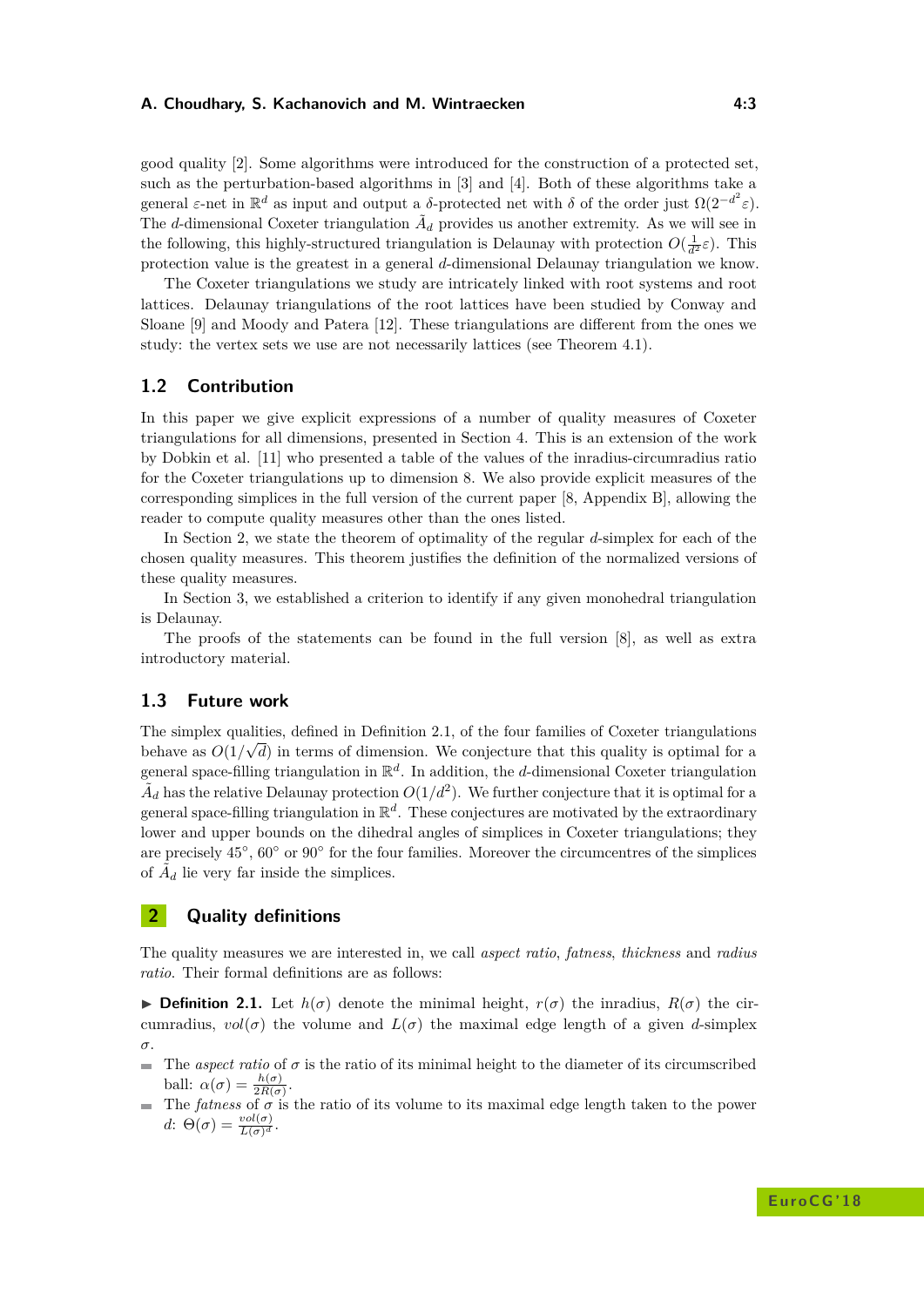#### **4:4 Coxeter triangulations have good quality**

- The *thickness* of  $\sigma$  is the ratio of its minimal height to its maximal edge length:  $\theta(\sigma)$  = ÷  $h(\sigma)$  $\frac{n(\sigma)}{L(\sigma)}$ .
- The *radius ratio* of *σ* is the ratio of its inradius to its circumradius:  $\rho(\sigma) = \frac{r(\sigma)}{R(\sigma)}$ .  $\blacksquare$

To be able to compare the presented quality measures between themselves, we will normalize them by their respective maximum value. As we show, all of these quality measures are maximized by regular simplices.

<span id="page-3-1"></span>▶ **Theorem 2.2.** *Out of all d-dimensional simplices, the regular d-simplex has the highest aspect ratio, fatness, thickness and radius ratio.*

For a quality measure  $\kappa$  we will define the normalized quality measure  $\hat{\kappa}$ , such that for each *d*-simplex  $\sigma$ ,  $\hat{\kappa}(\sigma) = \frac{\kappa(\sigma)}{\kappa(\Delta)}$ , where  $\Delta$  is the regular *d*-simplex. Theorem [2.2](#page-3-1) ensure that the quality measures  $\hat{\rho}$ ,  $\hat{\alpha}$ ,  $\hat{\theta}$  and  $\hat{\Theta}$  take their values in [0, 1] surjectively.

## <span id="page-3-0"></span>**3 Delaunay criterion for Coxeter triangulations**

Many of the provably good mesh generation algorithms are based on Delaunay triangulations [\[6\]](#page-5-11). This motivated us to investigate if Coxeter triangulations have the Delaunay property. We established the following criterion, extending the work by Rajan [\[13\]](#page-5-12) on triangulations consisting of self-centered simplices.

▶ **Definition 3.1.** A simplex is called *self-centred* if it contains its circumcentre inside or on the boundary.

▶ **Theorem 3.2.** *A Coxeter triangulation is Delaunay if and only if its simplices are selfcentred.*

Because some of the triangulations that interest us here are Delaunay, we will also look at their *protection* value.

**Definition 3.3.** The *protection* of a *d*-simplex  $\sigma$  in a Delaunay triangulation on a point set *P* is the minimal distance of points in  $P \setminus \sigma$  to the circumscribed ball of  $\sigma$ :

 $\delta(\sigma) = \inf_{p \in P \setminus \sigma} d(p, B(\sigma))$ , where  $B(\sigma)$  is the circumscribed ball of  $\sigma$ .

The *protection*  $\delta$  of a Delaunay triangulation  $\mathcal T$  is the infimum over the *d*-simplices of the triangulation:  $\delta = \inf_{\sigma \in \mathcal{T}} \delta(\sigma)$ . A triangulation with a positive protection is called *protected*.

We define the *relative protection*  $\hat{\delta}(\sigma)$  of a given *d*-simplex  $\sigma$  to be the ratio of the protection to its circumscribed radius:  $\hat{\delta}(\sigma) = \frac{\delta(\sigma)}{R(\sigma)}$ .

The *relative protection*  $\hat{\delta}$  of a Delaunay triangulation  $\mathcal{T}$  is the infimum over the *d*-simplices of the triangulation:  $\hat{\delta} = \inf_{\sigma \in \mathcal{T}} \hat{\delta}(\sigma)$ . We can determine if a Coxeter triangulation is not protected with the help of the following theorem.

- **Theorem 3.4.** 1. A Delaunay triangulation of  $\mathbb{R}^d$  where a simplex with maximal circum*radius contains the circumcentre on its boundary is not protected.*
- **2.** *If a simplex of a Coxeter triangulation contains the circumcentre on its boundary, then the triangulation is non-protected Delaunay.*
- **3.** *If a simplex of a Coxeter triangulation contains the circumcentre strictly inside, then the triangulation is Delaunay with a non-zero protection.*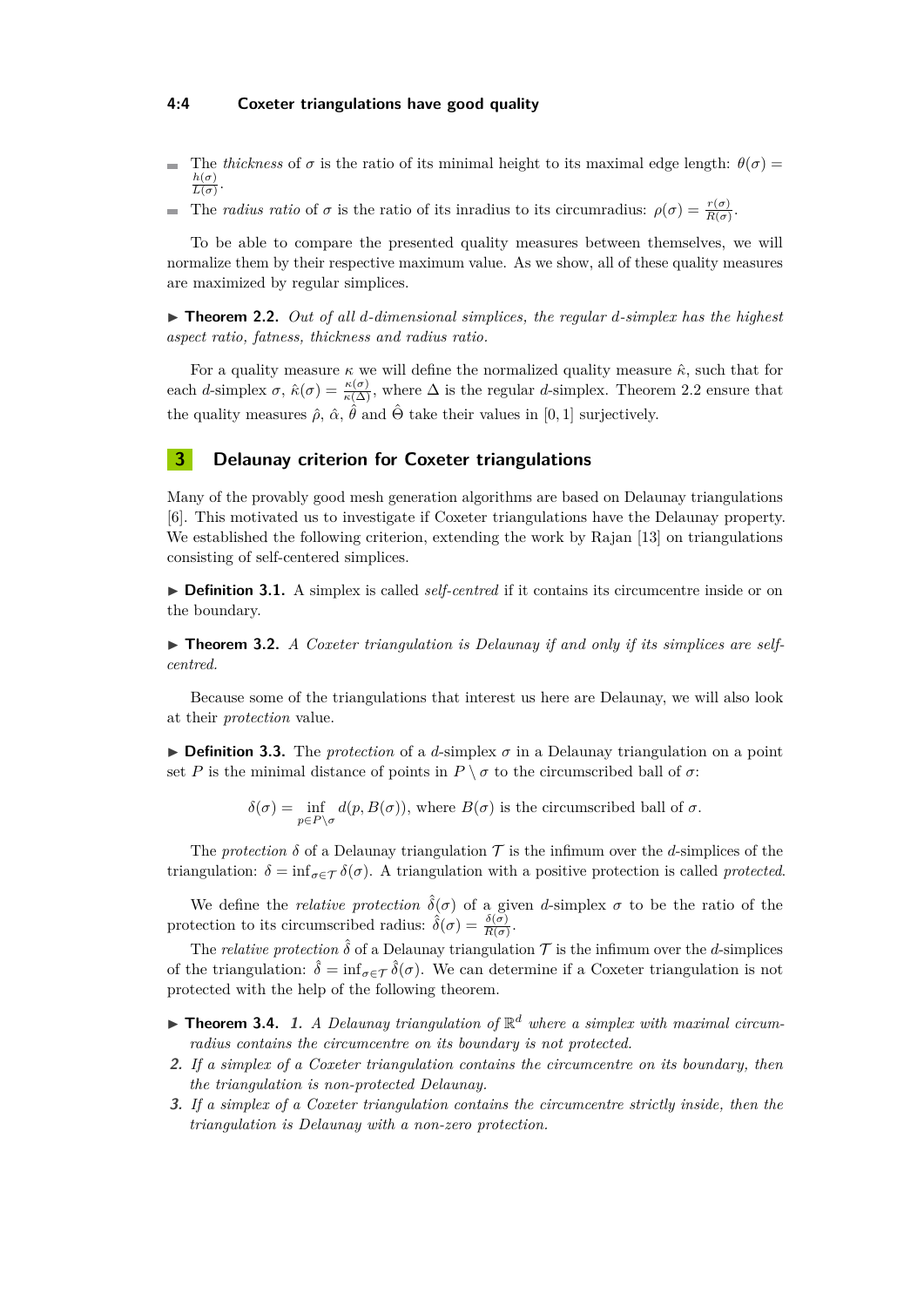#### **A. Choudhary, S. Kachanovich and M. Wintraecken 4:5**

## <span id="page-4-1"></span>**4 Main result**

In this section we present a table with explicit expressions of quality measures of Coxeter triangulations. In addition to that we also identify which Coxeter triangulations are Delaunay and give their protection values. Finally, we identify which Coxeter triangulations have vertex sets with lattice structure.

<span id="page-4-0"></span>

|  | $\triangleright$ Theorem 4.1. The normalized fatness, aspect ratio, thickness and radius ratio of simplices |  |  |  |  |  |
|--|-------------------------------------------------------------------------------------------------------------|--|--|--|--|--|
|  | in Coxeter triangulations, as well as Delaunay property are:                                                |  |  |  |  |  |

|                          | $Fatness \widehat{\Theta}^{1/d}$                                 | Aspect Ratio $\hat{\alpha}$         | Thickness $\theta$                                                         | Radius Ratio $\hat{\rho}$           | Delaunay? |
|--------------------------|------------------------------------------------------------------|-------------------------------------|----------------------------------------------------------------------------|-------------------------------------|-----------|
| $A_d$ ,<br>$d$ odd       | $2^{3/2}$<br>$(\sqrt{d+1})^{1+2/d}$                              | $\frac{6d}{(d+1)(d+2)}$             | $rac{2\sqrt{d}}{d+1}$                                                      | $\frac{6d}{(d+1)(d+2)}$             |           |
| $A_d$ ,<br>$d$ even      | $2^{3/2}(\sqrt{d+1})^{1-2/d}$<br>$\sqrt{d(d+2)}$                 |                                     | $\frac{2}{\sqrt{d+2}}$                                                     |                                     |           |
| $\tilde{B}_d$            | $2^{1/2+1/d}$<br>$\sqrt{d}(\sqrt{d+1})^{1/d}$                    | $\frac{d\sqrt{2}}{(d+1)\sqrt{d+2}}$ | $\frac{1}{\sqrt{d+1}}$                                                     | 2d<br>$\sqrt{d+2}(1+(d-1)\sqrt{2})$ | Х         |
| $\overline{\tilde{C}_d}$ | $\sqrt{2}$<br>$\sqrt{d}\left(\overline{\sqrt{d+1}}\right)^{1/d}$ | $\frac{\sqrt{2d}}{d+1}$             | $\frac{1}{\sqrt{d+1}}$                                                     | $\frac{2\sqrt{d}}{2+(d-1)\sqrt{2}}$ |           |
| $\tilde{D}_d$            | $2^{1/2+2/d}$<br>$\sqrt{d}(\sqrt{d+1})^{1/d}$                    | $\frac{d\sqrt{2}}{(d+1)\sqrt{d+4}}$ | $\frac{1}{\sqrt{d+1}}$                                                     | $\frac{d\sqrt{2}}{(d-1)\sqrt{d+4}}$ | Х         |
| $\tilde E_6$             | 64<br>$12 \overline{ }$<br>137781                                |                                     |                                                                            |                                     | Х         |
| $\tilde E_7$             | $^{14}$<br>$\frac{1}{177147}$                                    | $\frac{7\sqrt{13}}{104}$            | $\frac{\frac{1}{\sqrt{14}}}{\frac{\sqrt{21}}{24}}$ $\frac{2\sqrt{19}}{57}$ | $\frac{14\sqrt{13}}{117}$           | Х         |
| $\tilde{E}_8$            | $rac{1}{3240}$                                                   | $\frac{8\sqrt{19}}{171}$            |                                                                            | $\frac{8\sqrt{19}}{95}$             | Х         |
| $\tilde{F}_4$            | $rac{1}{405}$                                                    | $\frac{4\sqrt{2}}{15}$              | $\frac{2\sqrt{5}}{15}$                                                     | $4\sqrt{2}$<br>$3(2+\sqrt{2})$      |           |
| $\tilde{G}_2$            | $\frac{\sqrt{2}}{2}$                                             | $\overline{\sqrt{3}}$               | $\frac{1}{2}$                                                              | $\frac{1}{1+\sqrt{3}}$              |           |

*Out of them, only A*˜ *family triangulations have a non-zero relative protection value equal to:* √ √

$$
\hat{\delta} = \frac{\sqrt{d^2 + 2d + 24 - \sqrt{d^2 + 2d}}}{\sqrt{d^2 + 2d}} \sim \frac{12}{d^2}
$$

Only  $\tilde{A}$  *family,*  $\tilde{C}$  *family and*  $\tilde{D}_4$  *triangulations have vertex sets with lattice structure.* 

For the proof, refer to the full version [\[8\]](#page-5-10). The corresponding quality measures for the regular  $d$ -simplex  $\Delta$  (which does not correspond to a triangulation in general) are:

|                               | Fatness $\Theta$   Aspect Ratio $\alpha$ | Thickness $\theta$ | Radius Ratio $\rho$ |
|-------------------------------|------------------------------------------|--------------------|---------------------|
| $\overline{d!}$ 1<br>$\alpha$ | $\frac{d+1}{2d}$                         | $d+1$              |                     |

All simplex quality measures in the table above are normalized with respect to the regular simplex. Note that the fatness values in the table are given with power  $1/d$ . It is due to the fact that fatness is a volume-based simplex quality, and taking the  $(1/d)$ -th power allows a better comparison. Also note that all normalized simplex qualities for the families  $\tilde{A}_d$ ,  $\tilde{B}_d$ ,  $\tilde{C}_d$  and  $\tilde{D}_d$  behave as  $O(1/\sqrt{d})$ . As illustrated for fatness and radius ratio in Figure [2,](#page-5-13)  $\tilde{A}_d$ achieves the greatest simplex quality among the four families of Coxeter triangulations in each dimension *d*.

## **Acknowledgements**

The research leading to these results has received funding from the European Research Council (ERC) under the European Union's Seventh Framework Programme (FP/2007- 2013) / ERC Grant Agreement No. 339025 GUDHI (Algorithmic Foundations of Geometry Understanding in Higher Dimensions). We also thank Arijit Ghosh, Ramsay Dyer and Jean-Daniel Boissonnat for discussion and suggestions.